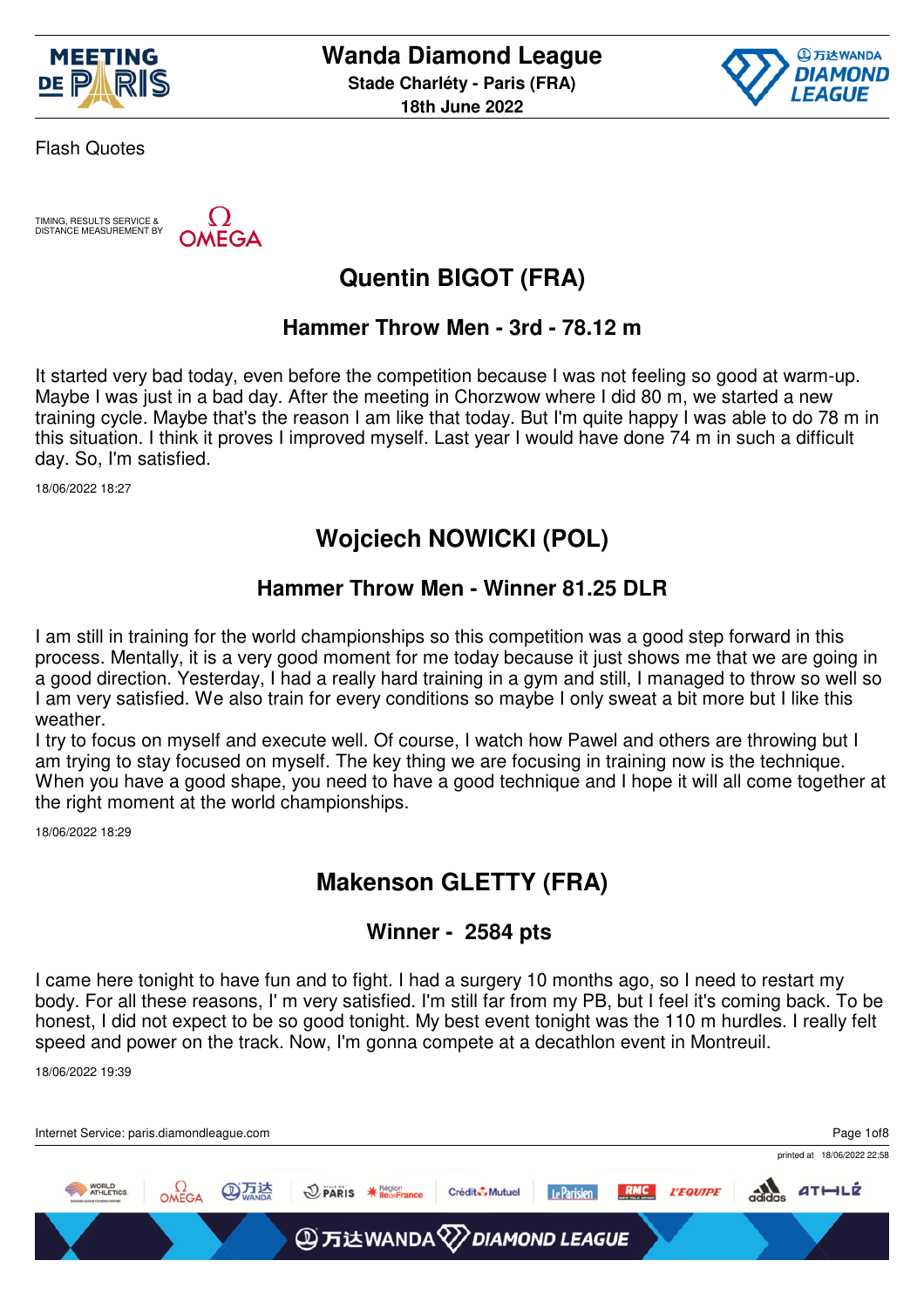



## **Kevin MAYER (FRA)**

### **Quit before 110 m hurdles**

I did not want to do the hurdles today. There was no point doing it. It's too risky. I haven't done hurdles on competition since last winter. Instead, I did a 150 m on the warming up track at a 400 m pace, to simulate a last event of the first day of decathlon. I'm quite satisfied with my results on shot put and long jump. Three weeks ago, I could not do sprint and jump at training. So, things are going better. If I can manage to stay healthy until the Worlds at Eugene, I can be very strong.

18/06/2022 19:44

## **Shaunae MILLER-UIBO (BAH)**

#### **400m Women - Winner - 50.10**

I had a great race tonight. Really great. I did a strong start, I pushed a lot on the first 300 m. Then, I managed to stay on the lead. I still had some gas in the tank to finish strong. The track is fast. I'm quite happy about the model of 400 m I want to execute this season. Now, I'm gonna travel back home, no more meeting on my schedule because we have the trials for Worlds championships next week. At this stage, I'm quite confident about my chances to succeed at Eugene. I'm healthy, everything is doing great at training. I'm exactly in the shape I wanted to be at this time of the season.

18/06/2022 20:25

## **Valarie ALLMAN (USA)**

#### **Discus Throw Women - Winner 68.68 MR**

Paris is one of my favourite competitions and I am happy I managed to show this result today. At my last meet in Oslo, I finished second behind Perkovic so I was excited to compete again. In Texas, it is also hot and humid so I felt like at home. I like this weather.

Now, I will do more training and heading to the trials before the world championships. Sandra is a great competitor and athlete. This is how the athlete should be - you want to win every competition. After Oslo, this win feels especially good. It is definitelly a rivalry between us and respect.

18/06/2022 20:27

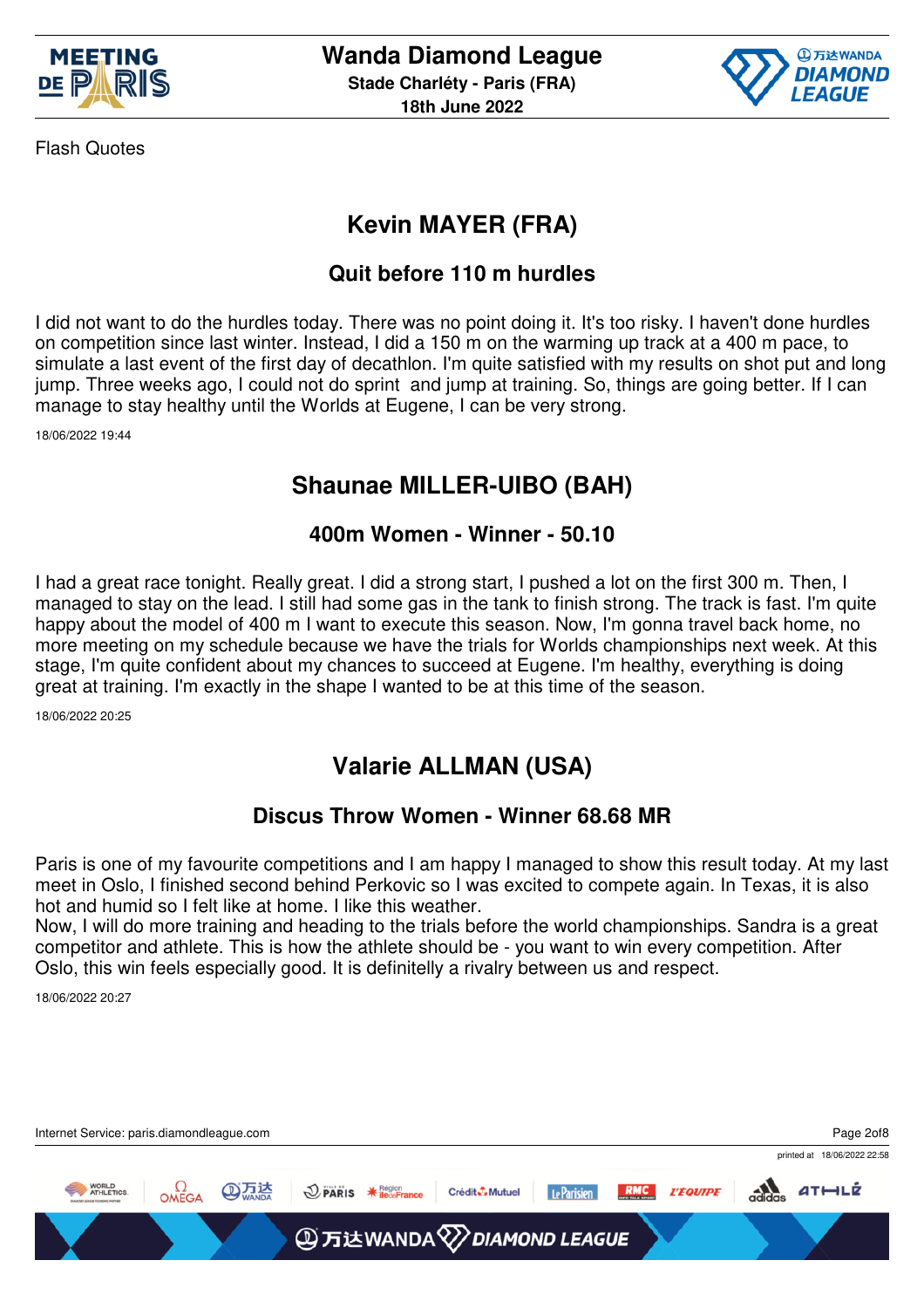



# **Luxolo ADAMS (RSA)**

### **200m Men - Winner 19.82 PB**

I managed to run the curve well and then, in the last 80m, I saw there was no one around. I kicked again. This race was a character building for me. First of all, I was doubting myself, I did not believe I can go out and run against big names. I always got nervous and all of that. But I told myself, you know what, you have come so far so you cennot give up now. I was trying my best to run sub 20 and it finally came today. I am happy that I ran this time now. In my country, the closing day for qualification for the world champs is the 26th June so it is a good timing and the champs is just around the corner. I rest now and will take it from there. I am based in Italy.

18/06/2022 20:33

### **Yaroslava MAHUCHIKH (UKR)**

### **High Jump Women - Winner 201**

It is a pleasure to jump 201 and I also had good attempts at 205. I know I am ready to jump that high because I trained for it and can manage it. It is very hard to train and get ready for the competitions as I need to stay focused on the training despite all these things happening back at home. It is very hard for me because I cannot come back home until my season is over in September. Till then, I am just trying to show the best possible performances at the competitions to fight for Ukraine on the track. My biggest hope when it comes to sport is a world record.

Now, I train and prepare for both championships in Germany and I want to say big thank you for the help they provide to us. Truly, my main goal for the world championships is now not to think of what is happening in Ukraine but focus on the high jump. To show a good results for my family. But it is very hard and complicated especially mentally.

18/06/2022 20:39

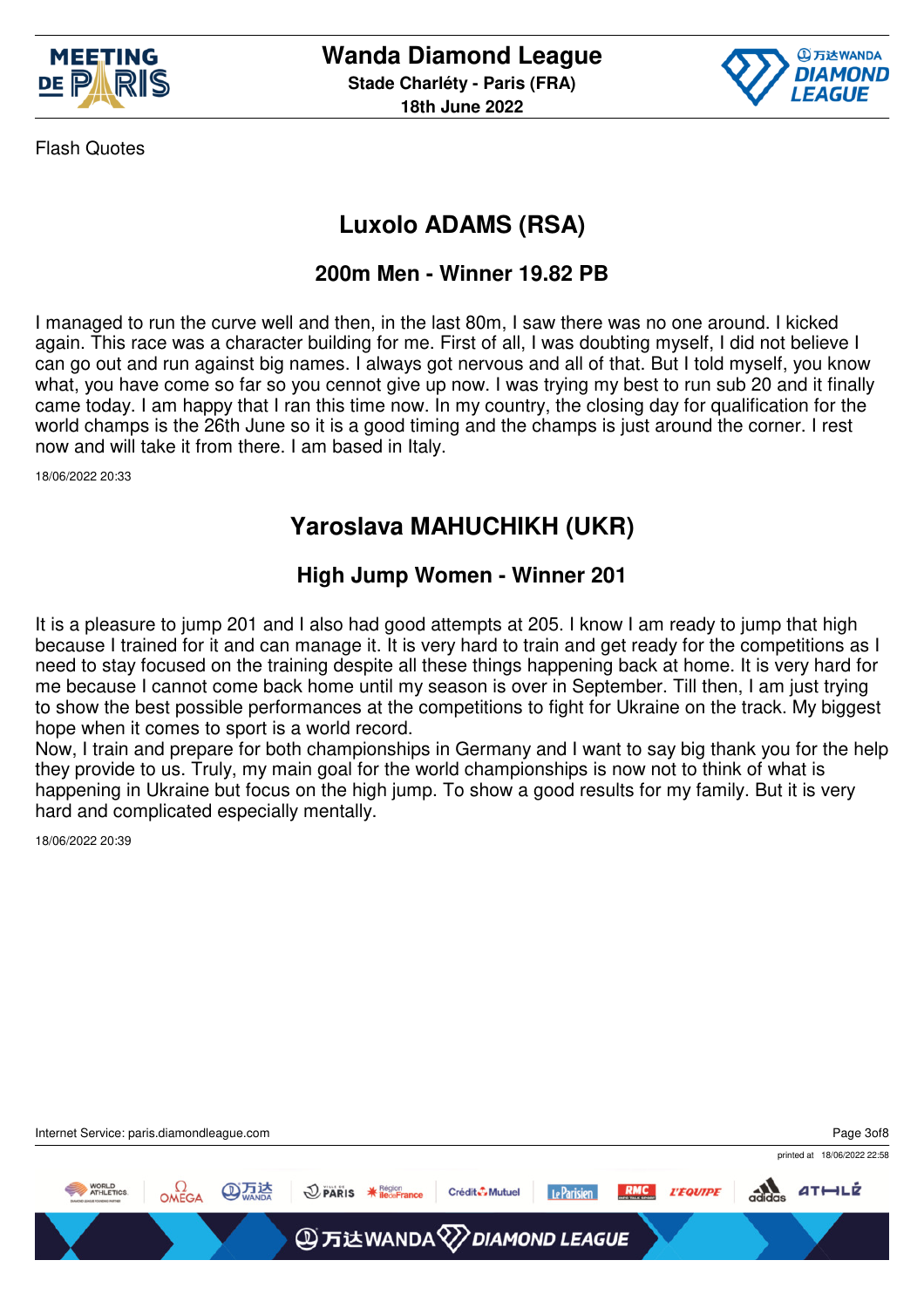



## **Winfred Mutile YAVI (BRN)**

### **3000m Steeplechase Women - Winner - 8:56.55 / WL**

It's incredible. Winning tonight in Paris, with a world lead, that's something I did not think I would be capable of. To be honest, I still cannot believe it. But I'm in a good shape, that's the second time thise season I run under 9 minutes. That's great. I'm so happy. But now I need to rest and train before the Worlds championships. So, no more race before Eugene. The conditions tonight ? It was hot, really hot, but that's not the first time I run with this kind of weather. I don't say I get used to that, but I did it already.

18/06/2022 20:44

### **Devon ALLEN (USA)**

#### **110m Hurdles Men Final - Winner 13.16**

My start was the best I have had this year. It was something we were really working on because it used to be the weakest part of my race. With that, it became an issue that I came too close to the hurdles. It is just about a little bit of a practice. I just have to figure it out because I am moving really fast right now and I think I can go much faster. The hot weather feels good, just had to keep my energy up in between the rounds. But I was not too worried about as the break was only something more than an hour. I just laid down, listened to a couple of songs... and came up. If we put it all together - maybe 12.65 in the future...

18/06/2022 20:54

# **Benjamin ROBERT (FRA)**

#### **800m Men - Winner - 1:43.75 - PB**

In the last 200 m, I was burnt. I said to myself, "It's gonna be hard to finish". Then something happened in the last 50 m. The second wind. It's difficult to explain. It proves that you cannot give up, everything can happen. It's my first victory on Diamond League. And it happens in Paris. The pressure was strong with this crowd, but we need to get used to that before Paris 2024 Olympics. Tonight, we were three from France at 1:44 or under. It's maybe the first time it happens. I think that helps any of us to improve and go further. There will be a good fight at the French championships.

18/06/2022 21:10

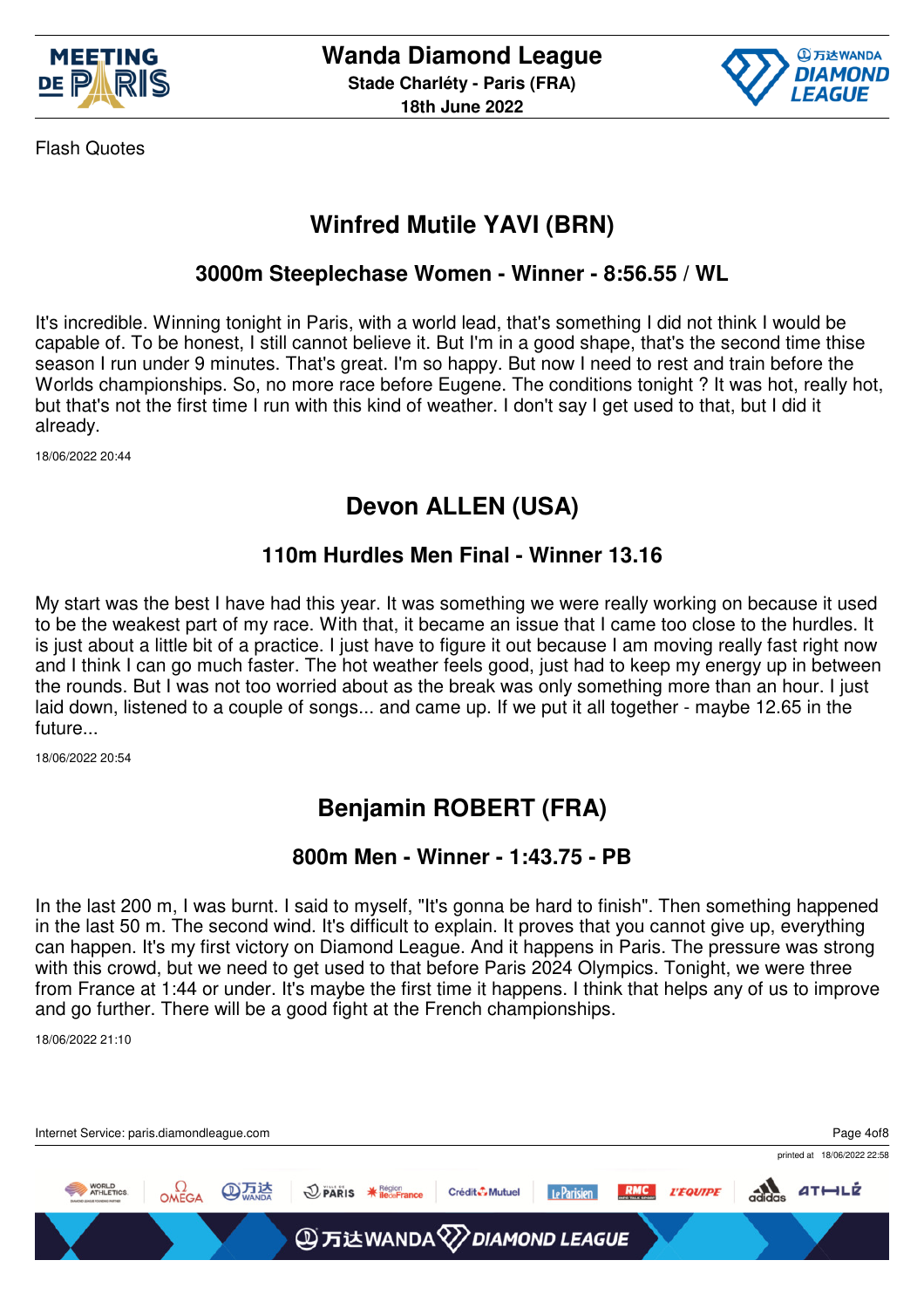



### **Renaud LAVILLENIE (FRA)**

### **Pole Vault Men - 2nd - 5,80 m**

I felt some frustration at Oslo because I was in a decent shape, ready for a good jump, but the rain did not help me. Tonight, I'm happy. Thing are getting better and better. Of course, I'm a bit disapointed to miss the victory for nothing, but I was able to manage to start my competition at 5.65 m and finish at 5.80 m. It reminds me the time when I was good. I still have about one month before the World championships. I grapple. Tonight was a very encouraging step.

18/06/2022 21:26

## **Steven GARDINER (BAH)**

### **400m Men - Winner 44.21 SB**

Today, it was amazing. My first time in Paris and it is a season best, I won the race so it feels good. I amready to see what is next for me. I am planning Bahamas champs now. I am definitelly on the way to defend my world title. Of course, my top priority is to win the gold medal. But I also want to shock myself. I want to see what am I capable to do in Eugene. I think it was one of the toughest races and I have brought my full potential.

18/06/2022 21:40

### **Tobi AMUSAN (NGR)**

#### **100m Hurdles Women - Winner 12.41 AR**

Definitelly, I have been well prepared for this competition because I have been training really hard. I came here to execute well and to get the win and it worked. I am not the best starter but I tried to stay with the girls and after I started I did not know how to take control. I have the national trials coming uo next week so I am leaving home to Nigeria tomorrow. Then I have the Stockholm Diamond league and will get ready for the worlds. The goal for me is every year to get there and take the lead. I am based in Texas, US so I am then heading to Texas.

18/06/2022 21:43

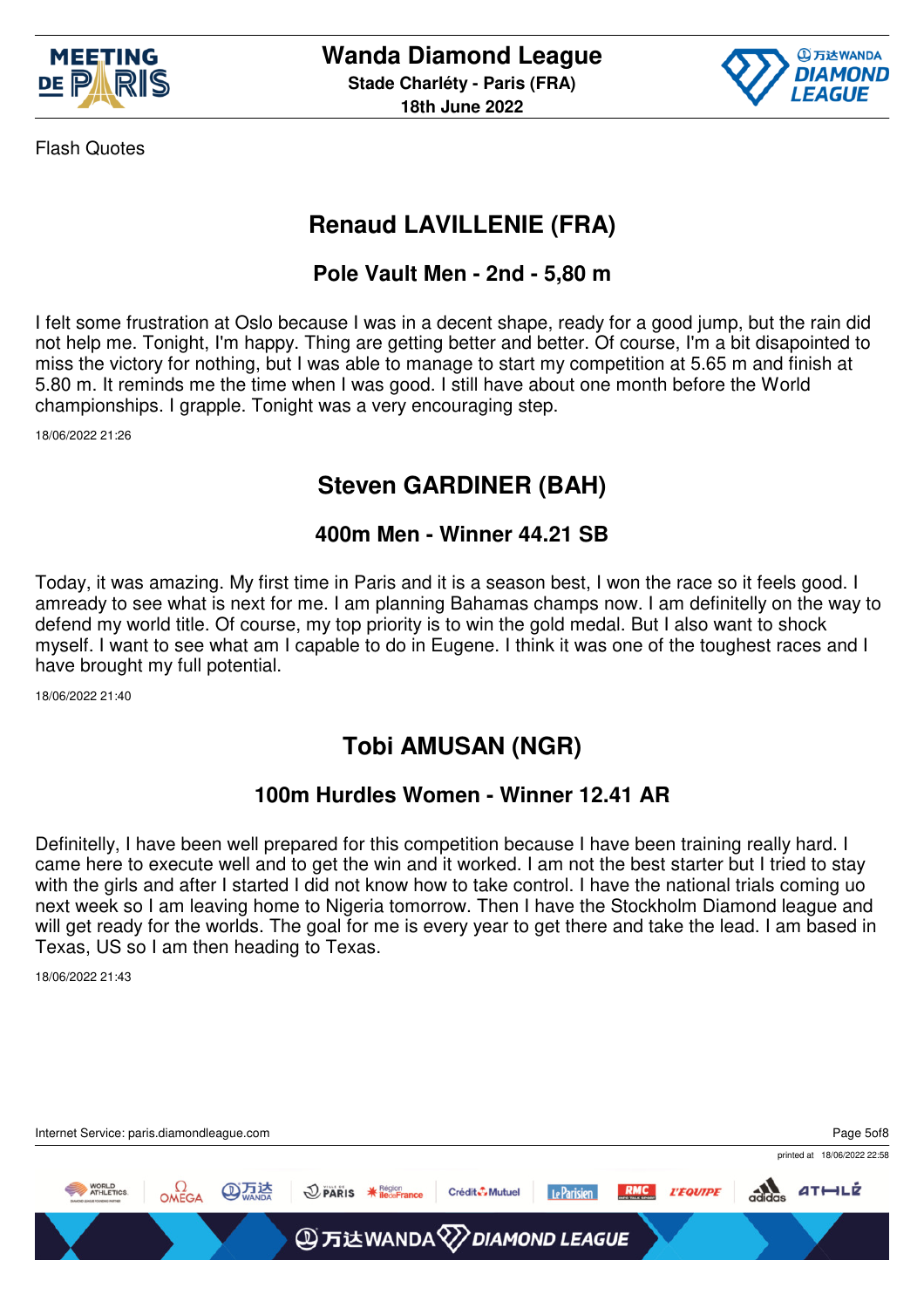



# **Jordan Alejandro DÍAZ FORTUN (CUB)**

### **Triple Jump Men - Winner 17.66**

To be honest, I am very pleased, especially because this is my first ever Diamond League Meet. On the top of that, my first time here and I take the win, also with a good mark. So I am very happy overall. All in all, I am pleased with the way I jumped. There were some minor issues with my technique but like I said, it is my first time competing on such level. I felt like nervous even if there is a great atmosphere at the stadium. Since I will not compete at the world or European champs, my goal is to compete at every Diamond league meeting. This win here tonight definitelly builds up my self confidence for the next starts. I still have a lot to improve.

18/06/2022 21:48

## **Christian TAYLOR (USA)**

### **Triple Jump Men - 7th - 16.54 m**

Today is my birthday, and I could not ask for a better gift than being here, in a full stadium, back on the track on a Diamond League meeting. I'm celebrating, even if the result was not the best I could expect. I'm feeling so happy to be there in Paris what this crowd. We have been isolated too long, but we need to share, to be in community. My injury changed a lot of things in the way I compete and I see the competition. Before, it was only about winning, winning. Now, I walk step by step. At each meeting I focus on one thing. Today it was about getting fit. Ultimately, we'll put everything together.

18/06/2022 21:52

# **Shelly-Ann FRASER-PRYCE (JAM)**

#### **100m Women - Winner 10.67 WL equal**

I cannot be disappointed. I am still training hard so I am now looking forward to the national championships and then afterwards. The fans were so nice here, I enjoyed tonight. The plan and the aim is to make sure that I am able to run 10.60 sustainly. And if <i am able to do that, I definitely think I am able to go very very fast and improve the PB. I think I will try to run 10.5. But the aim is just to continue the work and because I am 35, I cannot say no rush but speed it up. But veerything was going brilliant so I am really looking forward to what is next.

18/06/2022 22:04

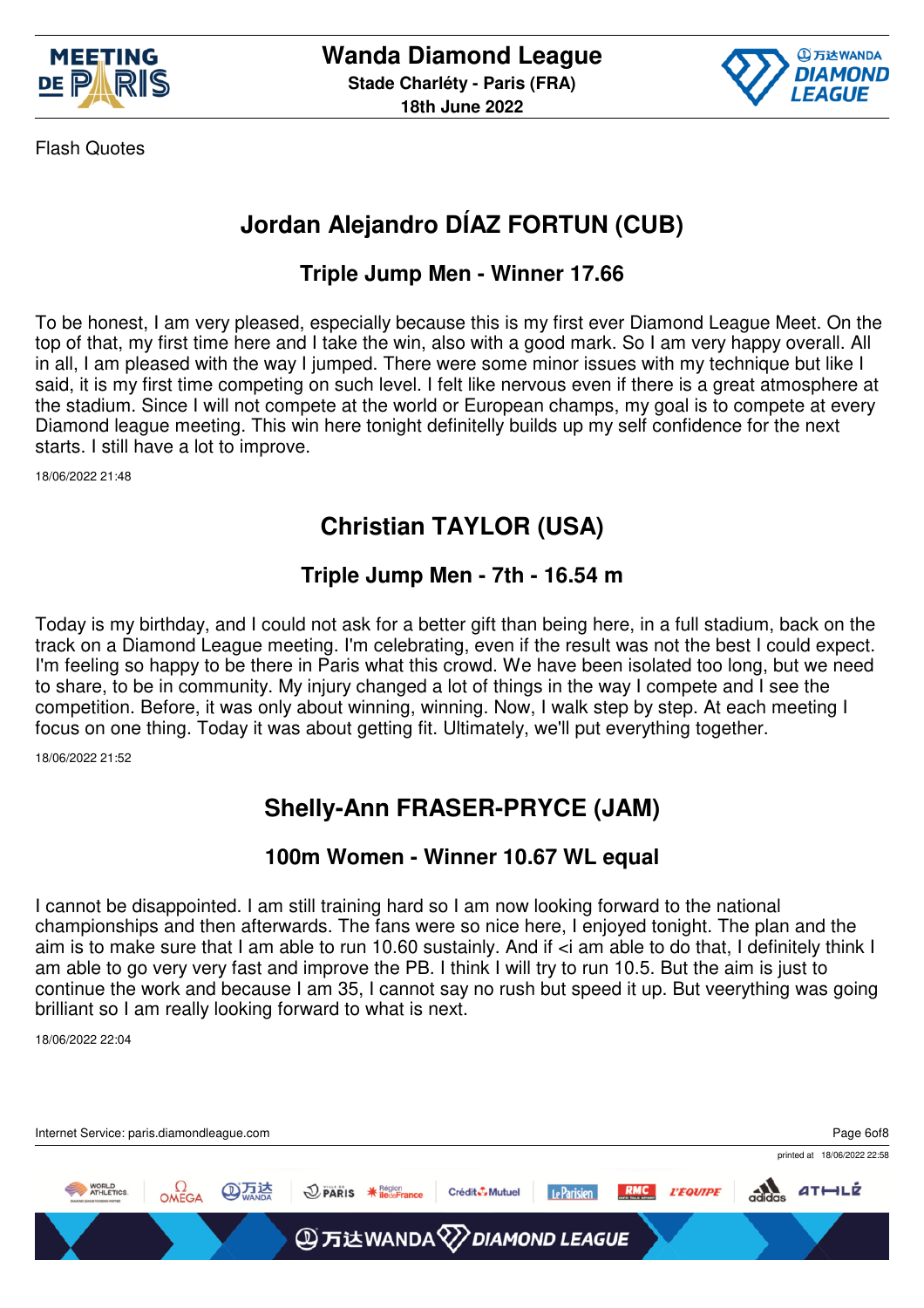



## **Haruka KITAGUCHI (JPN)**

#### **Javelin Throw Women - Winner - 63.13 m**

Tonight was my first competition in Diamond League ever. And I won. It's unbelievable. I have no words. The performance was not my best, but being able to throw like this in a full stadium in Diamond League is amazing. I'm very happy. Now I'm gonna go back to Czech Republic, the country of my coach. I will train there then go straight to Oregon for the Worlds championships. After Eugene, I want to go back to Czech Republic to compete in Europe until the end of the season. At Eugene, I hope to be in the top 8. Last year I was 12th at Tokyo Olympics. I want to go step by step. Top 8 this year, then a medal next year and maybe winning the year after.

18/06/2022 22:08

## **Ben BROEDERS (BEL)**

### **Pole Vault Men - Winner 5.80**

It was just a really nice meet today. I came here from competition in Oslo, we drove from Brussels so it was a long travel day. Then, the heat was intense but I managed pretty good I think. This is my first Diamond league win and my first 5.80 so I cannot complain too much. I think I am on the right way and a couple of things started to click. Last year, I had the classic hamstring problems but this year, I just keep building. In winter, the 5th place with 75 in Belgrade, and then we just kept going. I am happy with where it is going. I am just trying to relax good. You have to take your time but do not force it. You have to be aggresice, put energy in it but it cannot be too quick. So I think the consistency is the key. I think Mondo and Renaud are like role models for my generation. The thing that I can still jump with Renaud is very nice. There is so much to learn from them. The yhave different styles. I think I can learn most from Renaud but Mondo is just raw energy. It is difficult to compare.

18/06/2022 22:12

## **Selemon BAREGA (ETH)**

#### **5000m Men - Winner - 12:56.19**

It was very hot, very difficult to compete, but the crowd helped me to keep my pace until the end. Winning tonight was my target. I'm very happy. I flet good, fast and confident. Now I'm focused on World championships. I'm qualified on 10 000 m. I could also run the 5 000 m but the decision doesn't depend on me . I have to wait for the decision of my federation.

18/06/2022 22:15